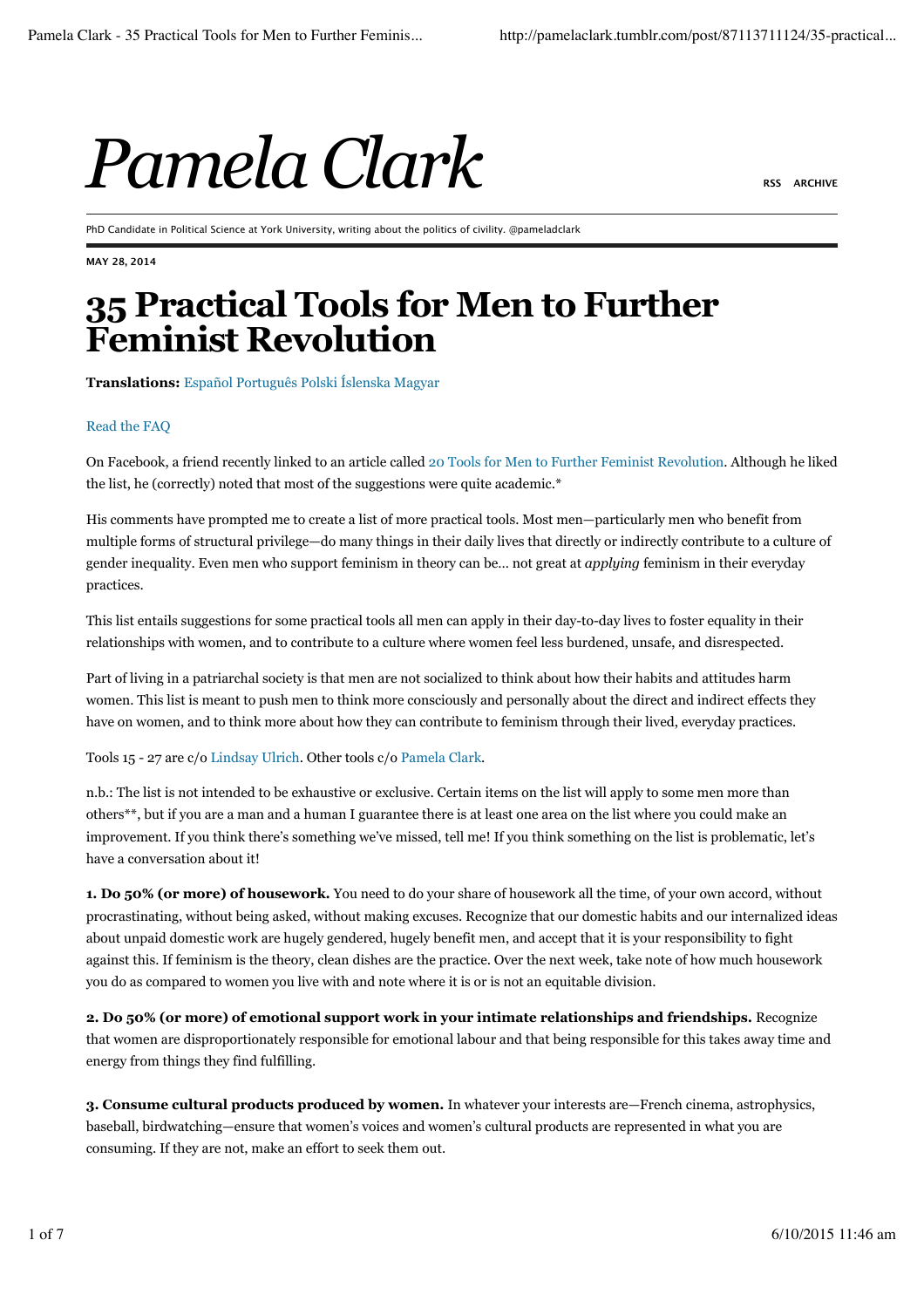**4. Give women space.** Many women walk around—especially at night or while alone—feeling on edge and unsafe. Being in close physical proximity to an unknown man can exacerbate this feeling. Recognize that this is not an unreasonable fear for women to have, given how many of us have experienced harassment or abuse or been made to feel unsafe by men when we are in public spaces. Also recognize that it doesn't matter if you are the kind of man who a woman has any actual reason to fear, because a woman on the street doesn't have a way of knowing this about you or not.

Examples: If a seat is available on public transit next to a man, take that seat rather than one next to a woman. If you are walking outside in the dark close to a woman walking alone, cross the street so that she doesn't have to worry someone is following her. If a woman is standing alone on a subway platform, stand some distance away from her.

**5. … but insert yourself into spaces where you can use your maleness to interrupt sexism.**\*\*\*Examples: challenge men who make sexist comments and jokes. If you see a female friend in a bar/at a party/on the subway/wherever looking uncomfortable as a man is speaking to her, try to interject in a friendly way that offers her an opportunity for an "out" if she wants it. If you see a situation where a woman looks like she may be in distress while in the company of a man, stand nearby enough that you make yourself a physical presence, monitor the situation, and be in a position to call for help if needed.

**6. When a woman tells you something is sexist, believe her.**

## **7. Educate yourself about sexual consent and make sure there is clear, unambiguous communication of consent in all your sexual relationships.**

**8. Be responsible for contraception.** If you are in a relationship where contraception is necessary, offer to use methods that do not have health risks for women (use of hormones, surgeries, etc.) and treat these as preferable options. If your partner prefers a particular method, let her be in charge of making that decision without questioning or complaining about it. Don't whine about condom usage, and be responsible for buying them and having them available if that's the method you're using.

Assume financial responsibility for any costs related to contraception. Women earn less than men, and also have to assume all the physical risk of pregnancy. Further, in instances where contraception involves any amount of physical risk, it is virtually always women who must assume this risk. As a gesture that redresses a minuscule amount of this disparity, heterosexual men should finance the whole cost of contraceptives.

**9. Get the HPV vaccine.** If you are a young man, get it. If you have a young son, ensure he gets it. Since women are the ones who are disproportionately affected by the consequences of HPV, as a matter of fairness men should be the ones who at least assume the potential risks\*\*\*\* of getting vaccinated.

**10. Have progressive name politics.** If you and your female partner decide that the institution of marriage is something you want to be involved with, be willing to both keep your existing surnames. If having a common surname with your spouse is important to you, be willing to change *your* surname and treat this as a preferable option to your spouse changing hers.

**11. If you have children, be an equal parent.** Be willing to take paternity leave and to stay home and care for them when they are young. Divide childcare responsibilities so that you are doing at least 50% of the work, and ensure it is divided such that you and your partner both get to spend an equal amount of "play" time with your children too.

**12. Pay attention to and challenge informal instances of gender role enforcement.** For example, if you are at a family function or dinner party, pay attention to whether it is mostly/only women who are doing food preparation/cleaning /childcare while men are socializing and relaxing. If it is, change the dynamic and implore other men to do the same.

**13. Be mindful of implicit and explicit gendered power differentials in your intimate/domestic**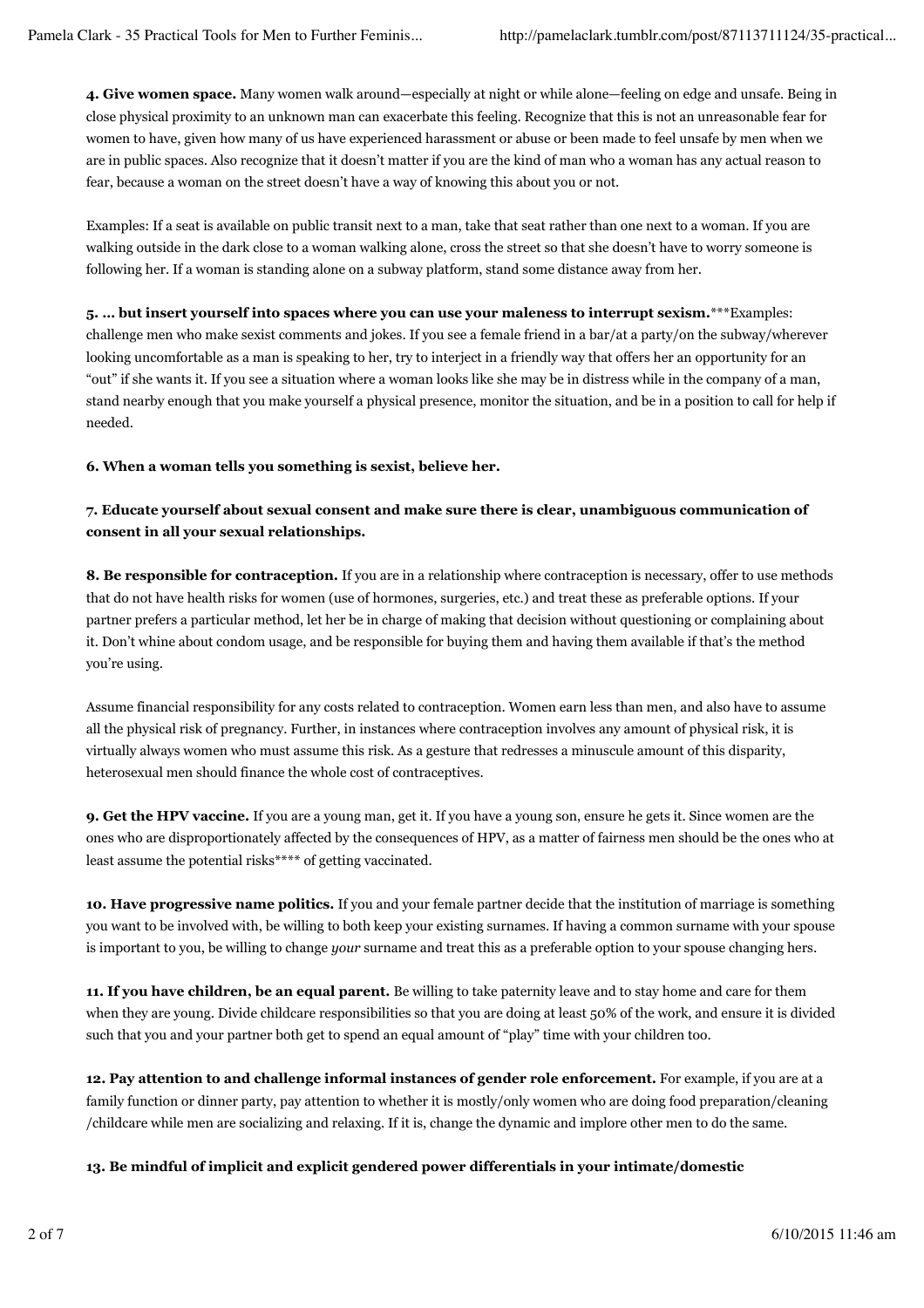**relationships with women**…whether a partner or family members or roommates. Work to recognize where inherent structural power differentials based on race, class, gender, sexual orientation, age (and so on). Where you benefit from these structural imbalances, educate yourself about your privilege and work on finding ways to create a more equitable balance of power. For example, if you are in a domestic partnership where you are the primary income earner, educate yourself about the gendered wage gap, and work on dividing labour and economic resources within your household in a way that increases the economic autonomy of your partner.

**14. Make sure that honesty and respect guide your romantic and sexual relationships with women.** The way you treat women with whom you are in a relationship is a mirror of your values about women in general. It doesn't work to espouse feminist theory and then treat your partners like trash. Be upfront and open about your intentions, communicate openly so that women have the ability to make informed, autonomous decisions about what they want to do.

**15. Don't be an online bystander in the face of sexism.** Challenge people who make, say, or post sexist things on the internet, especially on social media.

**16. Be responsible with money in domestic/romantic relationships.** Know that if you are irresponsible with money, this necessarily impacts your partner and since women still make less than men overall (and live longer), this is a feminist issue.

Example: Your credit card debt/money wastage/gambling problem impacts her economic livelihood and future. Share budget making, tax filing, and general personal finance duties and be open and honest about household money management.

**17. Be responsible for your own health.** Men go to the doctor less often than women for issues troubling them, and when they do, it's often at the urging of women in their lives. To have a long and healthy partnered life for both you and your spouse means being responsible for your own health, noting any issues, and taking them seriously. Since we're dependent on one another, your long-term health is also her long-term health.

**18. Don't ogle or make comments about women.** (i.e. Keep your tongue in your mouth and comments to yourself.) Even though women may be more prone to wearing more revealing outfits than men, don't ogle them just because you want to and can. Though you may find someone attractive, there's a line between noticing and being creepy/disrespectful. It makes the women being ogled feel uncomfortable, as well as any women who notice the ogling or are aware of the comments.

**19. Pay attention to the gender of experts and key figures presenting information to you in the media.** When you are watching an expert on TV, reading articles, etc., notice how often this information will come from men and, at the very least, wonder how a female perspective might be different.

**20. Ensure that some of your heroes and role models are women.**

**21. Praise the virtues and accomplishments of women in your life to others.** In everyday conversation and in communication in general, talk to others about women you know in a positive light. Suggest your female friends for projects, jobs, and collaborations with other people you know.

**22. Have integrity with your male friends.** (i.e. Don't be a "bro.") When a male friend is doing something sexist (being a deadbeat dad, down-talking women, ogling women, secretly spending shared money, lying to their partner, etc) have integrity and say something to your friend. It's not enough to think it's wrong; let them know you think it's wrong.

**23. Don't treat your spouse like a "nag."** If she is "nagging," you are probably lagging.

**24. Know that acknowledging your own sexist opinions and stereotypes you hold is not enough.** Do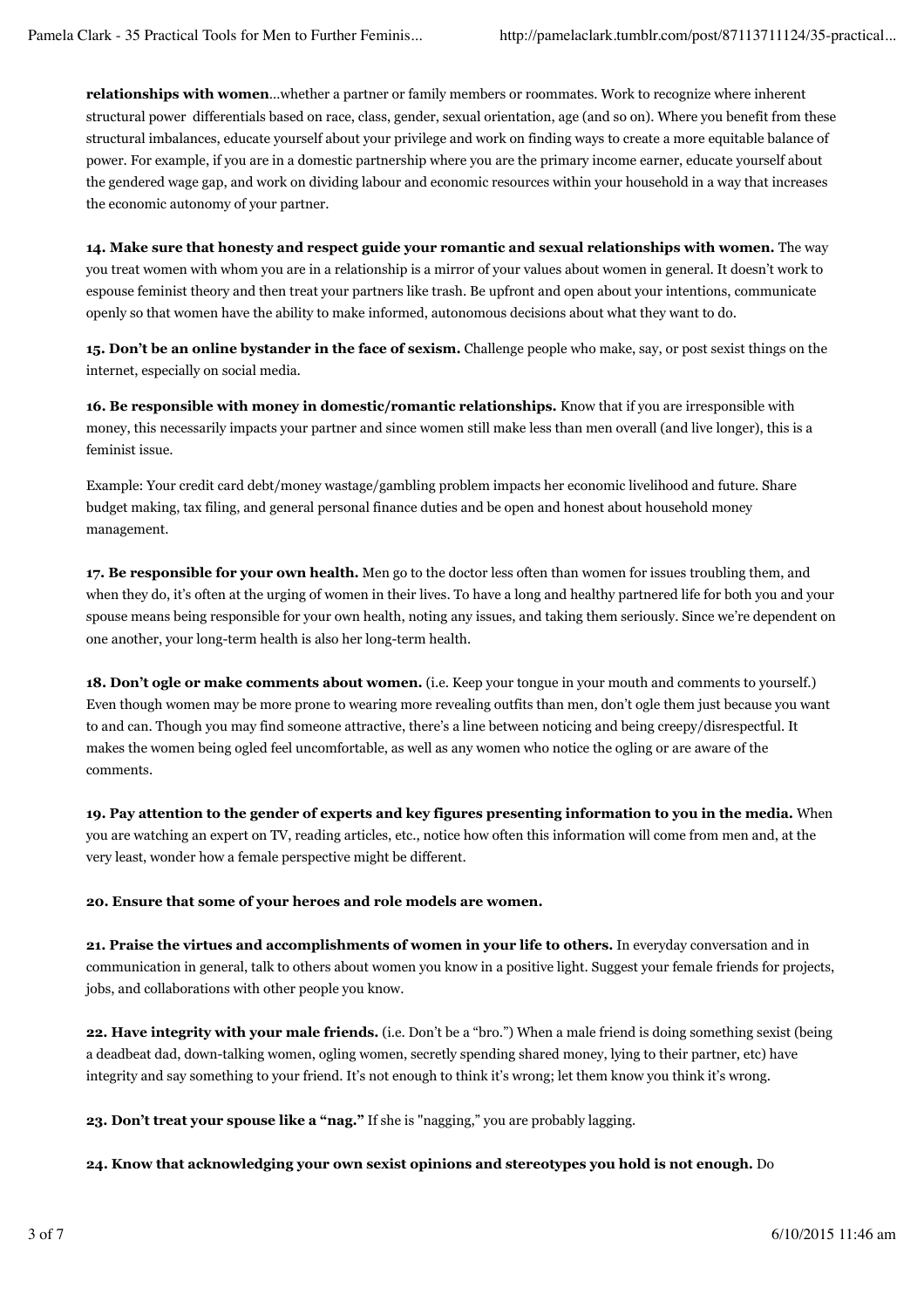something about them.

**25. Befriend females.** If you don't have any female friends, figure out why you don't and then make some. Make sure they are authentic, meaningful relationships.The more we care about and relate to one anther, the better chance we stand of creating a more egalitarian society.

**26. Find female mentors/leaders.** (i.e. Be subordinate to females.) If you are seeking a mentor, or want to volunteer with an organization, go with a female, or female-led organization. Know that there's a lot you can learn from females in positions of authority.

**27. When in a romantic relationship, be responsible for events and special dates associated with your side of the family.** Remember your family members' birthdays, anniversaries and important events. Don't rely on your spouse to send cards, make phone calls, organize reunions, etc. It is your family, and thus your responsibility to remember, care about, and contact them.

**28. Don't police women's appearance.** Women are taught to internalize intensely restrictive beauty norms from the time they are small children. Don't do or say things that make women feel like they aren't meeting this norm, or create pressure on them to meet it. At the same time, it is equally not a feminist response to do or say things that pressure women to use their body to resist these norms if they don't want to. Recognize that there are significant social sanctions for women who disobey beauty norms and they shouldn't be expected to act as martyrs and accept these sanctions if they don't want to.

Whether according to your personal aesthetic or ideals you think she wears too much makeup or too little, removes too much body hair or not enough, *it is none of your business* how women choose for their bodies to look.

**29. Offer to accompany female friends if they have to walk home alone at night**… or in a public space where they may be likely to feel unsafe, but don't be pushy about it or act like you are being the Ultimate Gentleman for doing so.

**30. Inject feminism into your daily conversations with other men.** If your father doesn't do his fair share of housework, talk to him about why this is important. If your friend cheats on his girlfriend or speaks negatively about her, talk to him candidly about respecting individual women with whom he is intimate is part of having respect for women in general. Have conversations with your younger brothers and sons about sexual consent.

**31. If you have a tendency to behave inappropriately toward women when you are under the influence of drugs or alcohol, do not consume drugs or alcohol.**

**32. Be aware of the physical and emotional space you occupy, and don't take up more space than you need.** Use your fair share of "air space" in conversations, give as much to relationships as you take, don't sit with your legs splayed so that other people can't comfortably sit next to you, etc.

**33. Walk the walk about income inequality.** Women still earn about 77% as much as men. If you are in a position where you are financially able to do so, consider donating a symbolic 23% of your income to social justice-oriented causes. If 23% sounds like a lot to you, that's because it is a lot and it's also a lot for women who don't have a choice whether to forfeit this amount or not.

**34. Get in the habit of treating your maleness as an unearned privilege that you have to actively work to cede rather than femaleness being an unearned disadvantage that women have to work to overcome.**

**35. Self-identify as a feminist.** Speak about feminism as a natural, normal, uncontentious belief, because it should be. Don't hedge and use terms like "humanist" or "feminist ally" that reinforce the idea that the F-word itself is a scary word.

.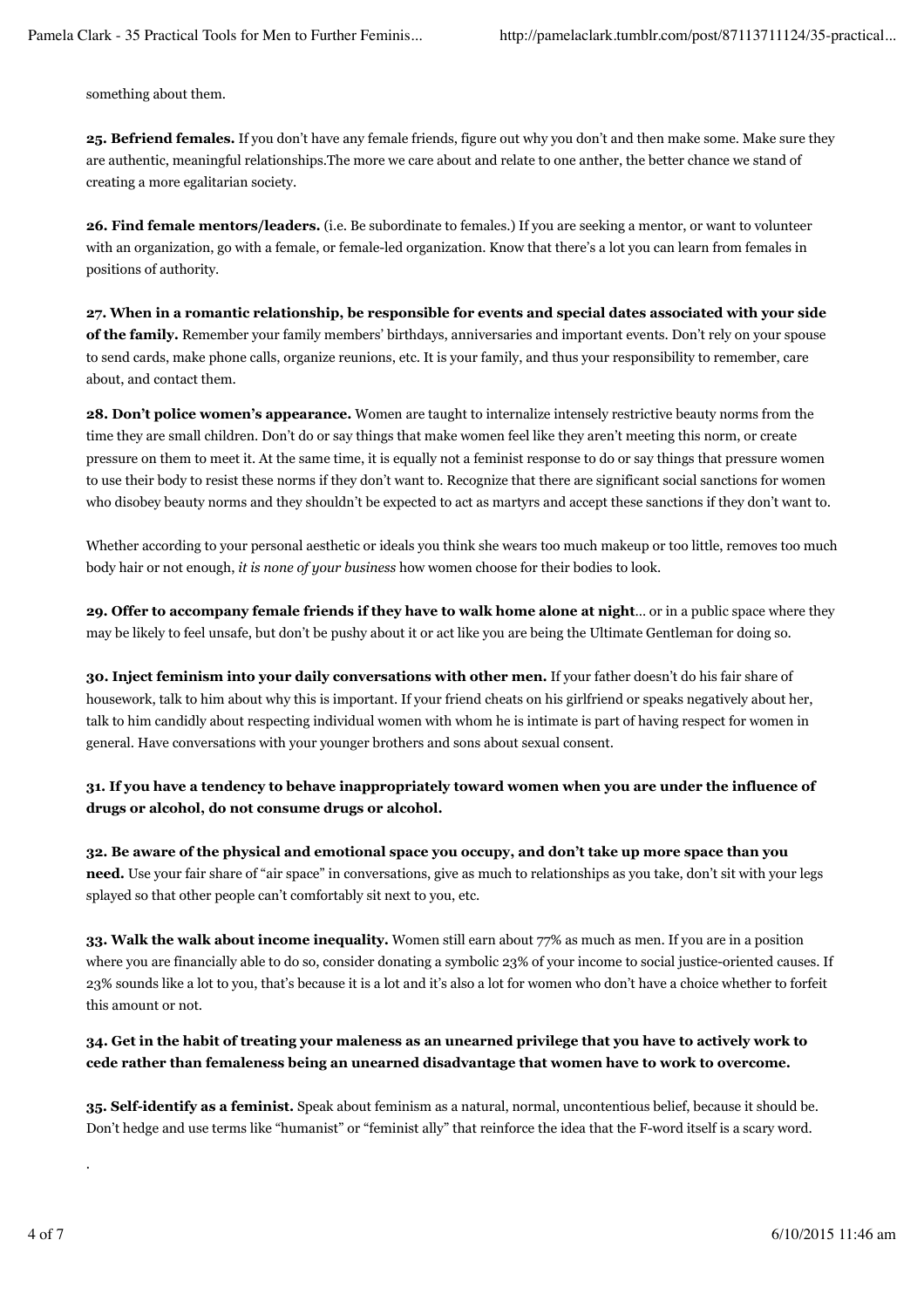## **update 20/06/14: #36 added here**

.

\* The friend in question, like me, *is* an academic, so this point is not meant to be an indictment of the original article. It's just that practical tools and academic tools can have different places in the world.

\*\* Particularly for queer men, trans\* men, and men who are disadvantaged by forms of structural oppression. I have tried to phrase my suggestions in ways that do not make assumptions about the kinds of bodies/anatomy men have or the kinds of relationships they have with women. Many suggestions on the list pertain to sexual/romantic relationships with women, and so these suggestions do not apply to men who do not have these kinds of relationships with women, for example. Not all items on the list will apply to all men, because individual men have different kinds of relationships to power and privilege, but any man should be able to find at least -some- items on the list that apply to him.

\*\*\* Things like this can super difficult, awkward, and complicated to know how to do, but it's worth trying anyway. Making yourself feel momentarily uncomfortable is a fair tradeoff for making a woman feel more comfortable.

\*\*\*\* I am hugely pro-vaccines in general and don't believe there actually are significant risks, but this is a matter of principle.

(Notes: 2,385) **1:07PM** | URL: http://tmblr.co/ZD37wx1H8ORuK

| y. | gbyechildhood likes this                                                                               |
|----|--------------------------------------------------------------------------------------------------------|
|    | dragon-says-goodnight reblogged this from tusengangerfarvel                                            |
| 52 | shycutie2 likes this                                                                                   |
| 52 | shycutie2 reblogged this from intersectionalfeminism101                                                |
| 麏  | droopymccooljr reblogged this from intersectionalfeminism101                                           |
|    | corneliajohnson reblogged this from pamelaclark                                                        |
| R  | mykingdomforadietcoke reblogged this from pamelaclark                                                  |
| ාන | educated-baetch reblogged this from pamelaclark and added:                                             |
|    | from: https://www.reddit.com/r/AskWomen/comments/2cfv9e/what_do_you_think_of_pamela_clarks_article_on/ |
|    | zuyaxa likes this                                                                                      |
|    | wokeandawake likes this                                                                                |
| 酃  | futuristicmystic likes this                                                                            |
| R  | dontcha-wanna reblogged this from fem-mew-nist                                                         |
| đ  | larkawolfgirl reblogged this from steadfastsonnet                                                      |
| 3  | frag-grrl-attacks reblogged this from tusengangerfarvel                                                |
| U. | ithinkaboutyoutoo likes this                                                                           |
|    | schneezusweiss likes this                                                                              |
| 14 | zetaetatheta reblogged this from thetopalpaca                                                          |
|    | makemecremate likes this                                                                               |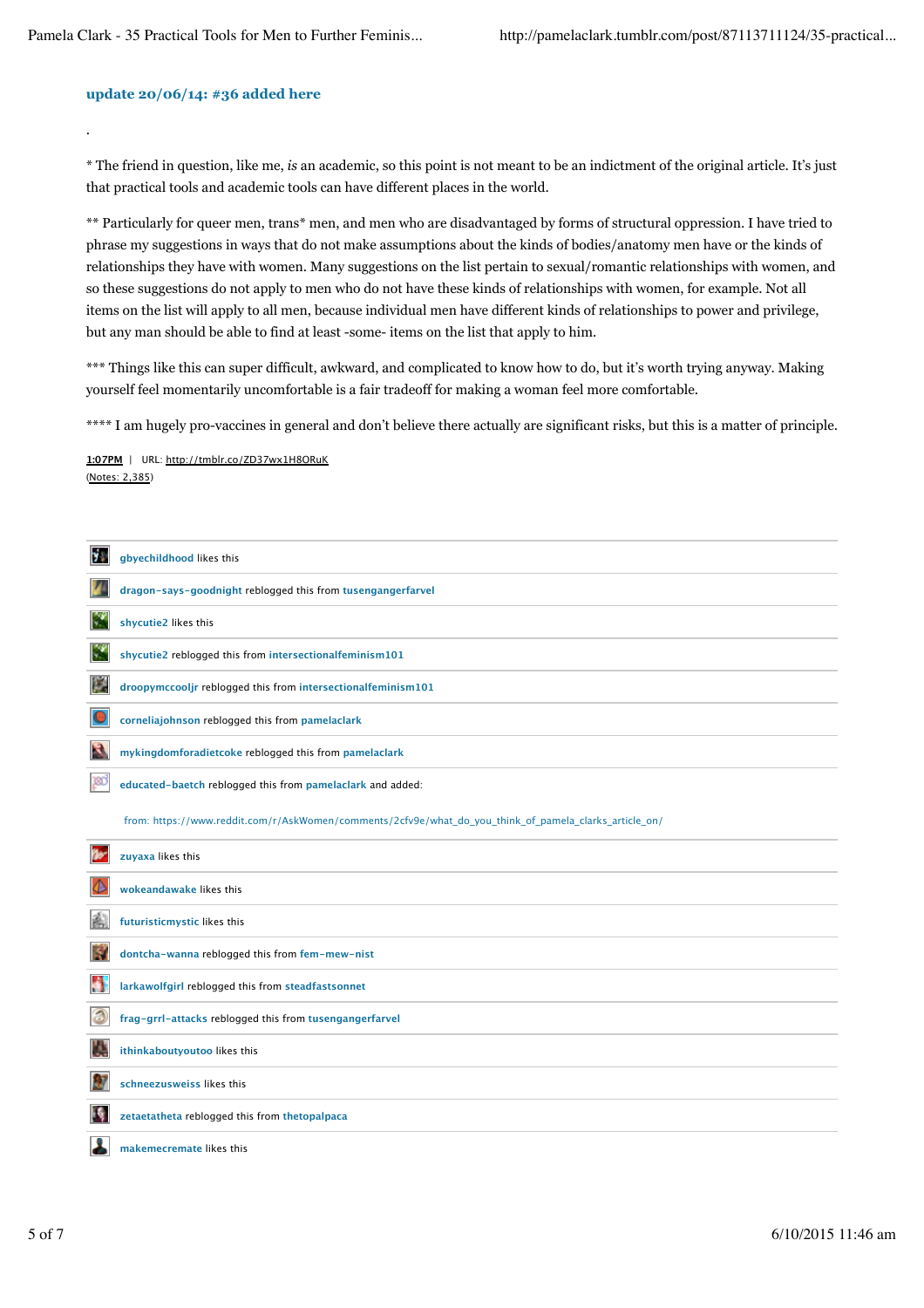| ia.                         | usesomecommonsense reblogged this from tusengangerfarvel      |
|-----------------------------|---------------------------------------------------------------|
| ♦                           | origamichou likes this                                        |
| S                           | undecidelypretentious likes this                              |
| $\mathbf{r}$                | pandamasquerade likes this                                    |
|                             | grandfestivalbeard likes this                                 |
| 凰                           | superheroboots reblogged this from fem-mew-nist               |
| وتر                         | punkaduck reblogged this from lunastarwarrior                 |
| 獣                           | endoppressionnow reblogged this from misslilththemisandrist   |
| $\mathcal{N}$               | a-mere-cat reblogged this from liberalcatlady                 |
| 斷                           | liberalcatlady reblogged this from misslilththemisandrist     |
| $\mathcal{E}^{\mathbb{R}}$  | misslilththemisandrist reblogged this from fem-mew-nist       |
|                             | nuranvenghali reblogged this from tusengangerfarvel           |
| 冕                           | chrono-rabbit likes this                                      |
| 會                           | kipthegingerninja reblogged this from fem-mew-nist            |
| 會                           | kipthegingerninja likes this                                  |
| Ð                           | lunastarwarrior reblogged this from intersectionalfeminism101 |
| Ð                           | <b>lunastarwarrior likes this</b>                             |
| $\frac{1}{2}$               | nncym likes this                                              |
| M                           | spookyscaryfeminist likes this                                |
| 64                          | just-one-more-stranger reblogged this from fem-mew-nist       |
| À                           | fem-mew-nist reblogged this from intersectionalfeminism101    |
| $\mathcal{L}$<br><b>TAX</b> | caitallolovesyou likes this                                   |
| 复                           | ladylivs likes this                                           |
|                             | spookygenes reblogged this from tusengangerfarvel             |
| ņг                          | bxr-xbox-boy likes this                                       |
| Α                           | venusgirlsmuses likes this                                    |
| M                           | bhutaistwerkteam likes this                                   |
| ø                           | downontheupside reblogged this from intersectionalfeminism101 |
|                             | thefeministfactor reblogged this from feministbumblebee       |
| 贾                           | the-scalemate-princess reblogged this from silverwing26       |
|                             | lemonadegod likes this                                        |
| ♦                           | oldman-jenkins69 likes this                                   |
|                             | Show more notes                                               |